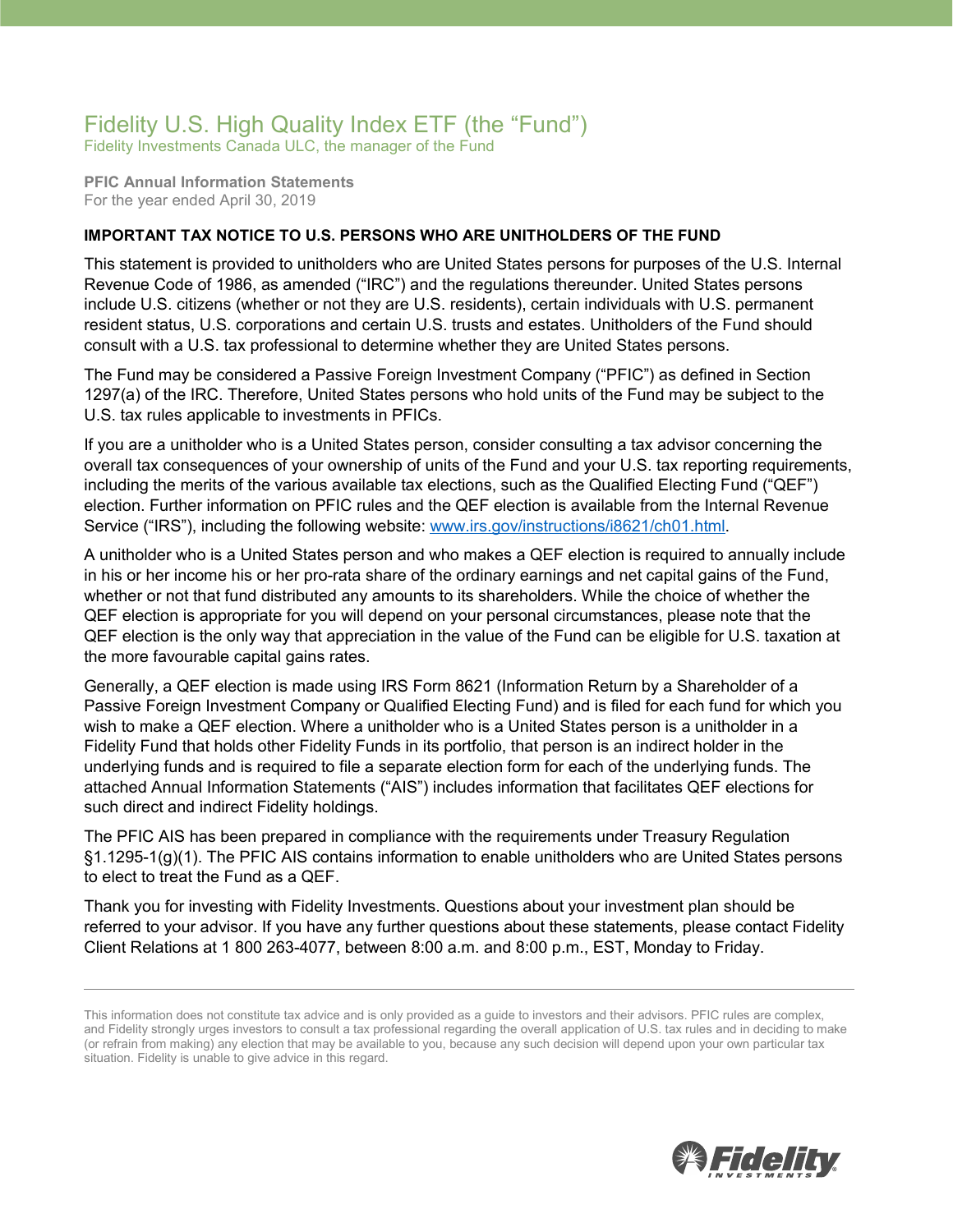## Fidelity U.S. High Quality Index ETF

**PFIC Annual Information Statements (US\$)** For the Fund's PFIC taxation year ended April 30, 2019

- 1. This Information Statement applies to the PFIC taxation year of Fidelity U.S. High Quality Index ETF (the "Fund") commencing on January 24, 2019 and ending on April 30, 2019.
- 2. The per-unit, per-day amounts of ordinary earnings and net capital gains for each class or series, as applicable, of the Fund and its lower tiered fund(s), as applicable, for the period specified in paragraph (1) are as follows:

| <b>FIDELITY FUND HELD</b>               | <b>ORDINARY</b>    | <b>NET CAPITAL</b> | <b>CASH</b>             | <b>PROPERTY</b>         |
|-----------------------------------------|--------------------|--------------------|-------------------------|-------------------------|
| <b>DIRECTLY</b>                         | <b>EARNINGS \$</b> | <b>GAIN \$</b>     | <b>DISTRIBUTIONS \$</b> | <b>DISTRIBUTIONS \$</b> |
| Fidelity U.S. High Quality<br>Index ETF | 0.0011             | 0.0000             | 0.0000                  | 0.0000                  |

To determine your pro-rata share of the amounts above, multiply the amounts by the number of units of each class or series, as applicable, of units of the Fund you held during the year. Here is an example to illustrate the calculation using the per-unit, per-day factors:

You own 100 units of Fund A from the period January 1, 2019, through June 30, 2019. You purchased an additional 100 units of Fund A on July 1, 2019. You did not sell any units of the Fund at any time during the year.

The Fund's ordinary earnings were \$0.001 per unit, per day.

Result: Your ordinary earnings for 2019 are (\$0.001 \* 181 days \* 100) + (\$0.001 \*184 days\* 200) = \$54.90.